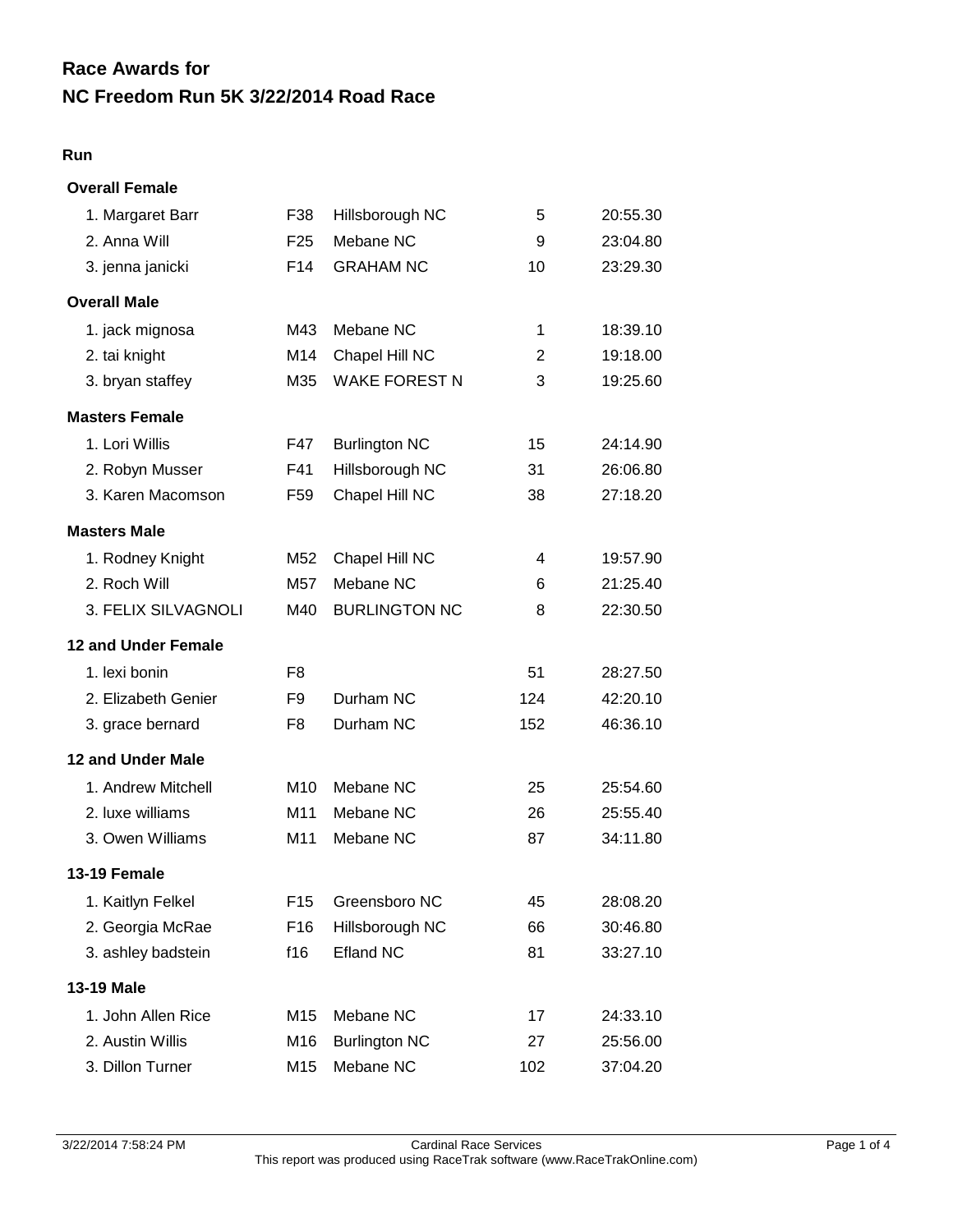### **20-24 Female**

| 1. Haley Paterson                                                          | F <sub>23</sub> | Durham NC            | 22             | 25:35.20 |
|----------------------------------------------------------------------------|-----------------|----------------------|----------------|----------|
| 2. Katherine Johnston                                                      | F <sub>23</sub> | Mebane NC            | 35             | 27:00.80 |
| 3. Sierra Cloer                                                            | F <sub>20</sub> | Hurdle Mills NC      | 65             | 30:46.60 |
| <b>20-24 Male</b>                                                          |                 |                      |                |          |
| 1. Wesley Morrow<br>2. ***** Unassigned *****<br>3. ***** Unassigned ***** | M21             | <b>GRAHAM NC</b>     | 59             | 29:29.70 |
| 25-29 Female                                                               |                 |                      |                |          |
| 1. Jennifer Kennedy                                                        | F28             | Mebane NC            | 32             | 26:13.00 |
| 2. victoria bunch                                                          | F <sub>28</sub> | Greensboro NC        | 33             | 26:46.50 |
| 3. Ellen Edwards                                                           | F <sub>27</sub> | Mebane NC            | 60             | 29:32.70 |
| 25-29 Male                                                                 |                 |                      |                |          |
| 1. Michael Tuck                                                            | M26             | Greensboro NC        | 16             | 24:24.00 |
| 2. Eleftherios Xixis                                                       | M29             | Mebane NC            | 34             | 26:49.70 |
| 3. Chris Hill                                                              | M26             | Haw River NC         | 72             | 32:16.70 |
| <b>30-34 Female</b>                                                        |                 |                      |                |          |
| 1. Katy Jones                                                              | F33             | Mebane NC            | 19             | 24:49.90 |
| 2. Jillian Hicks                                                           | F32             | Mebane NC            | 20             | 24:52.70 |
| 3. Lauren Wilkerson                                                        | F32             | Hillsborough NC      | 43             | 28:01.10 |
| 30-34 Male                                                                 |                 |                      |                |          |
| 1. russell foley                                                           | M33             | <b>Whitsett NC</b>   | $\overline{7}$ | 21:50.70 |
| 2. Albert Hunt                                                             | M30             | <b>DURHAM NC</b>     | 37             | 27:17.30 |
| 3. Steven Potts                                                            | M32             | Haw River NC         | 64             | 30:34.10 |
| <b>35-39 Female</b>                                                        |                 |                      |                |          |
| 1. Vielka Allen                                                            | F35             | Mebane NC            | 36             | 27:00.90 |
| 2. April Post                                                              | F35             | <b>Burlington NC</b> | 39             | 27:38.30 |
| 3. Laura Carey                                                             | F36             | Mebane NC            | 42             | 27:58.20 |
| 35-39 Male                                                                 |                 |                      |                |          |
| 1. David Walker                                                            | M39             | Mebane NC            | 23             | 25:43.40 |
| 2. jonathan williams                                                       | M38             | Mebane NC            | 24             | 25:53.90 |
| 3. Matthew Mitchell                                                        | M36             | <b>BURLINGTON NC</b> | 29             | 26:00.60 |
| 40-44 Female                                                               |                 |                      |                |          |
| 1. Susan Dunkerton                                                         | F44             | Mebane NC            | 49             | 28:25.80 |
| 2. Jennie Vaughn                                                           | F43             | Durham NC            | 50             | 28:26.40 |
| 3. Karen Aulbert                                                           | F44             | Mebane NC            | 88             | 34:22.10 |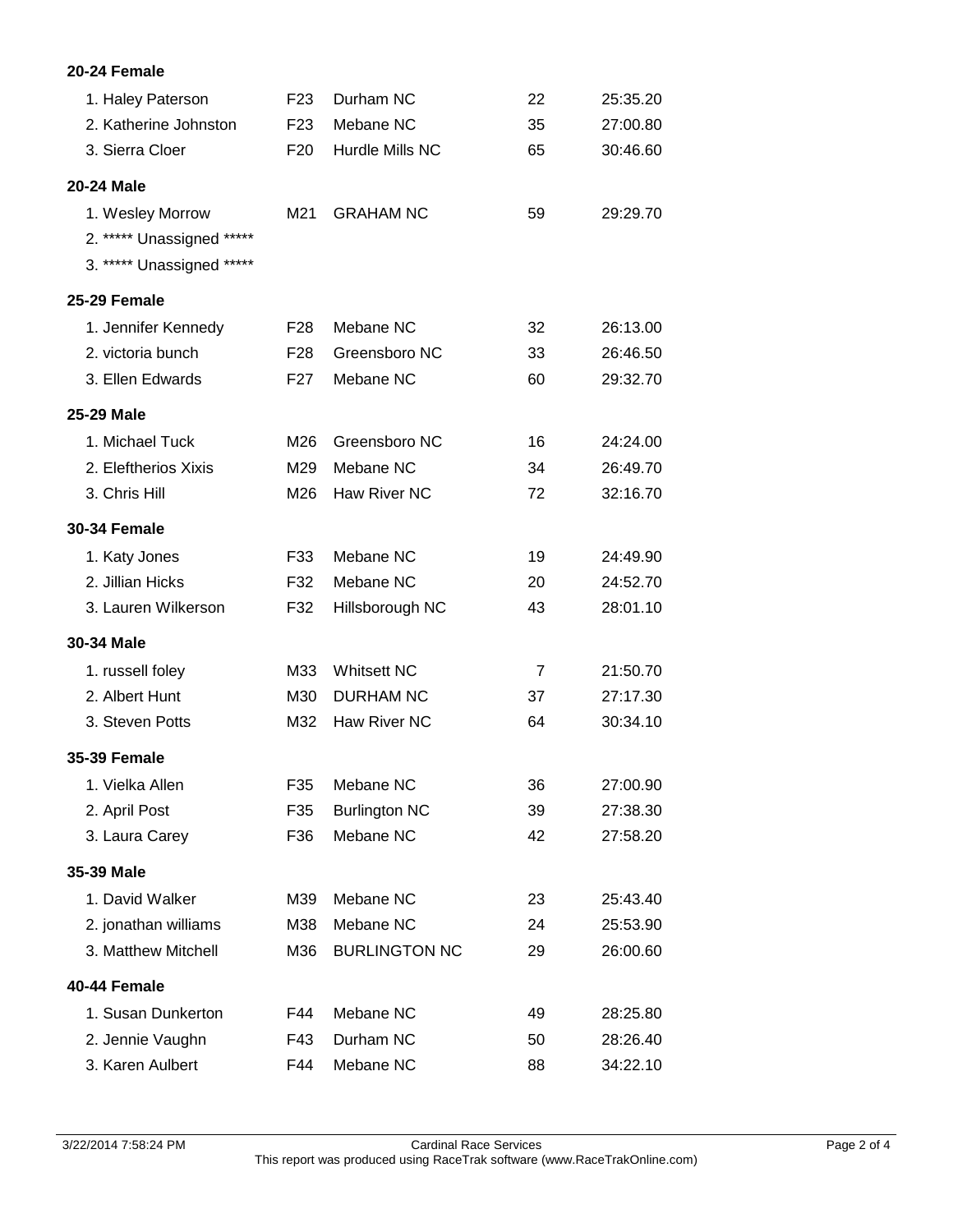### **40-44 Male**

| 1. Jeff Maxim        | M43             | Mebane NC            | 14  | 23:56.60 |
|----------------------|-----------------|----------------------|-----|----------|
| 2. Tommy Bradshaw    | M40             | Mebane NC            | 18  | 24:46.50 |
| 3. David Green       | M40             | Mebane NC            | 21  | 25:09.40 |
| 45-49 Female         |                 |                      |     |          |
| 1. Tammy Gerringer   | F46             | Elon NC              | 55  | 29:00.20 |
| 2. Stefanie Johnson  | F48             | <b>GRAHAM NC</b>     | 69  | 31:17.60 |
| 3. Candice Modlin    | F46             | <b>GRAHAM NC</b>     | 70  | 31:18.40 |
| 45-49 Male           |                 |                      |     |          |
| 1. Bobby Lamaute     | M45             | Chapel Hill NC       | 12  | 23:33.30 |
| 2. Darin Cloer       | M46             | Hurdle Mills NC      | 13  | 23:38.00 |
| 3. Troy Shaw         | M45             | Mebane NC            | 58  | 29:09.50 |
| 50-54 Female         |                 |                      |     |          |
| 1. shari porterfield | F <sub>50</sub> | Hillsborough NC      | 48  | 28:23.10 |
| 2. Charlene Carriker | F <sub>51</sub> | Haw River NC         | 52  | 28:32.60 |
| 3. Wanda Penner      | F <sub>50</sub> | Raeford NC           | 113 | 39:17.00 |
| 50-54 Male           |                 |                      |     |          |
| 1. Robert Earhart    | M51             | Mebane NC            | 11  | 23:32.50 |
| 2. Gary Rice         | M <sub>53</sub> | Mebane NC            | 40  | 27:45.40 |
| 3. john pannell      | m <sub>50</sub> | <b>BURLINGTON NC</b> | 53  | 28:43.90 |
| <b>55-59 Female</b>  |                 |                      |     |          |
| 1. Susan Burnett     | F <sub>57</sub> | Roxboro NC           | 99  | 36:19.60 |
| 2. kathryn dempsey   | F57             | Hillsborough NC      | 114 | 39:22.90 |
| 3. julia champion    | F <sub>57</sub> | Hillsborough NC      | 119 | 41:01.60 |
| 55-59 Male           |                 |                      |     |          |
| 1. Paul Phillips     | M58             | Roxboro NC           | 28  | 25:58.70 |
| 2. Tim Hicks         | M57             | Mebane NC            | 47  | 28:18.30 |
| 3. F. Vereen         | M57             | Hillsborough NC      | 96  | 35:45.30 |
| 60-64 Female         |                 |                      |     |          |
| 1. Barbara Guttman   | F61             | Mebane NC            | 86  | 34:02.30 |
| 2. Christine DeBeor  | F64             | Cary NC              | 139 | 44:00.00 |
| 3. Cherie Bevill     | F60             | Cedar Grove NC       | 170 | 50:51.20 |
| 60-64 Male           |                 |                      |     |          |
| 1. John Sinnott      | M61             | Virginia Beach VA    | 109 | 37:43.90 |
| 2. Billy Bevill      | M60             | Cedar Grove NC       | 171 | 50:51.40 |
|                      |                 |                      |     |          |

3. \*\*\*\*\* Unassigned \*\*\*\*\*